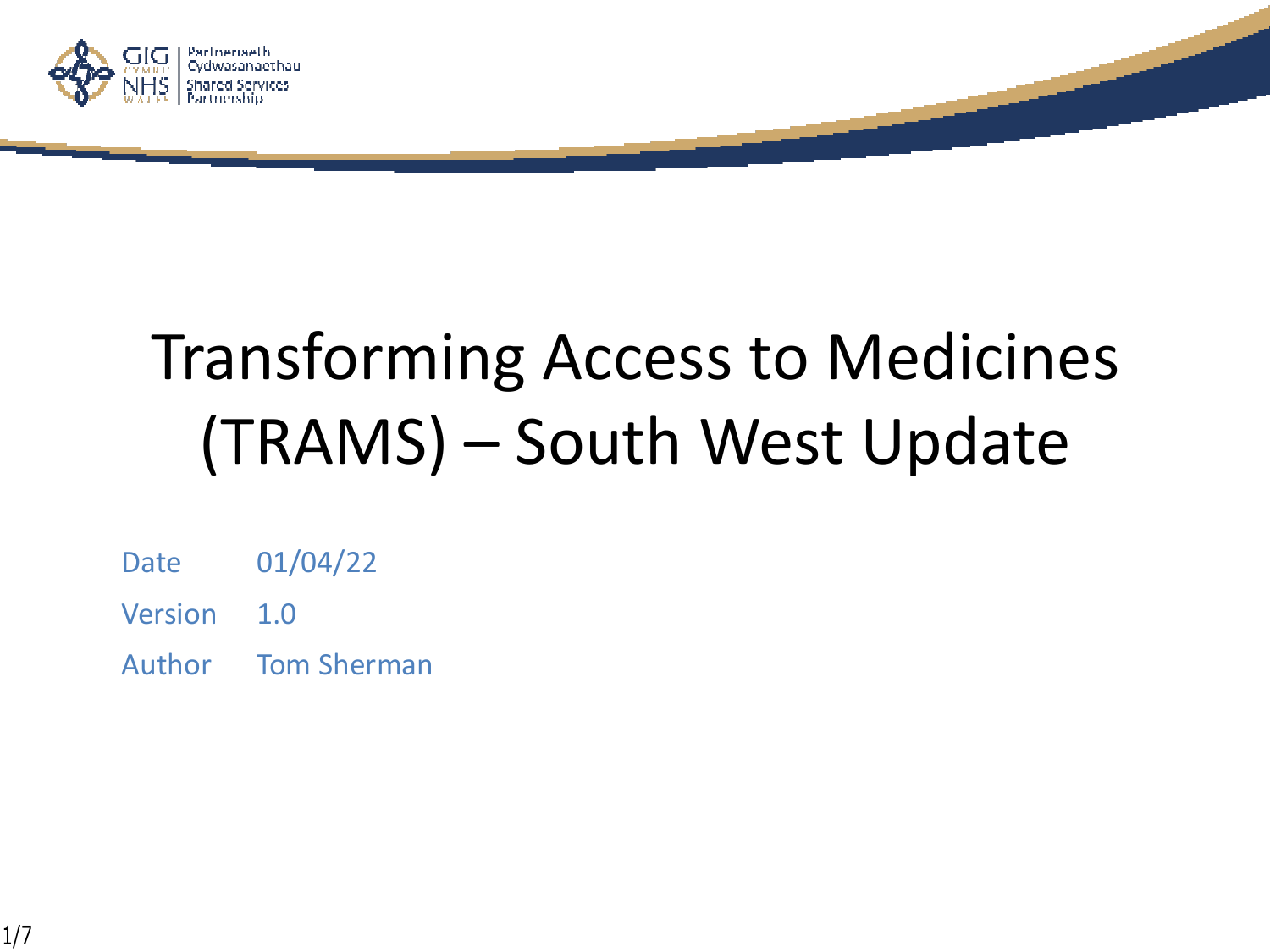## Background – What is TRAMS (Summary)?

- An **all Wales** programme to consolidate the Pharmacy Technical Services within NHS Wales
	- To be run by NHS Wales Shared Services Partnership (NWSSP) on behalf of the Health Boards and Trusts
- 3x Regional Medicines Manufacturing Hubs across Wales:
	- South West Wales (location: tbc)
	- South East Wales (location: tbc)
	- North Wales (location: tbc)
- Scope of Medicines:
	- Injectable, mainly Intravenous (IV) medicines e.g. cancer therapies (SACT)
	- Other IV medicines, such as Centralised Intravenous Additives (CIVAs)
	- Nutritional Products
	- Radiopharmaceuticals

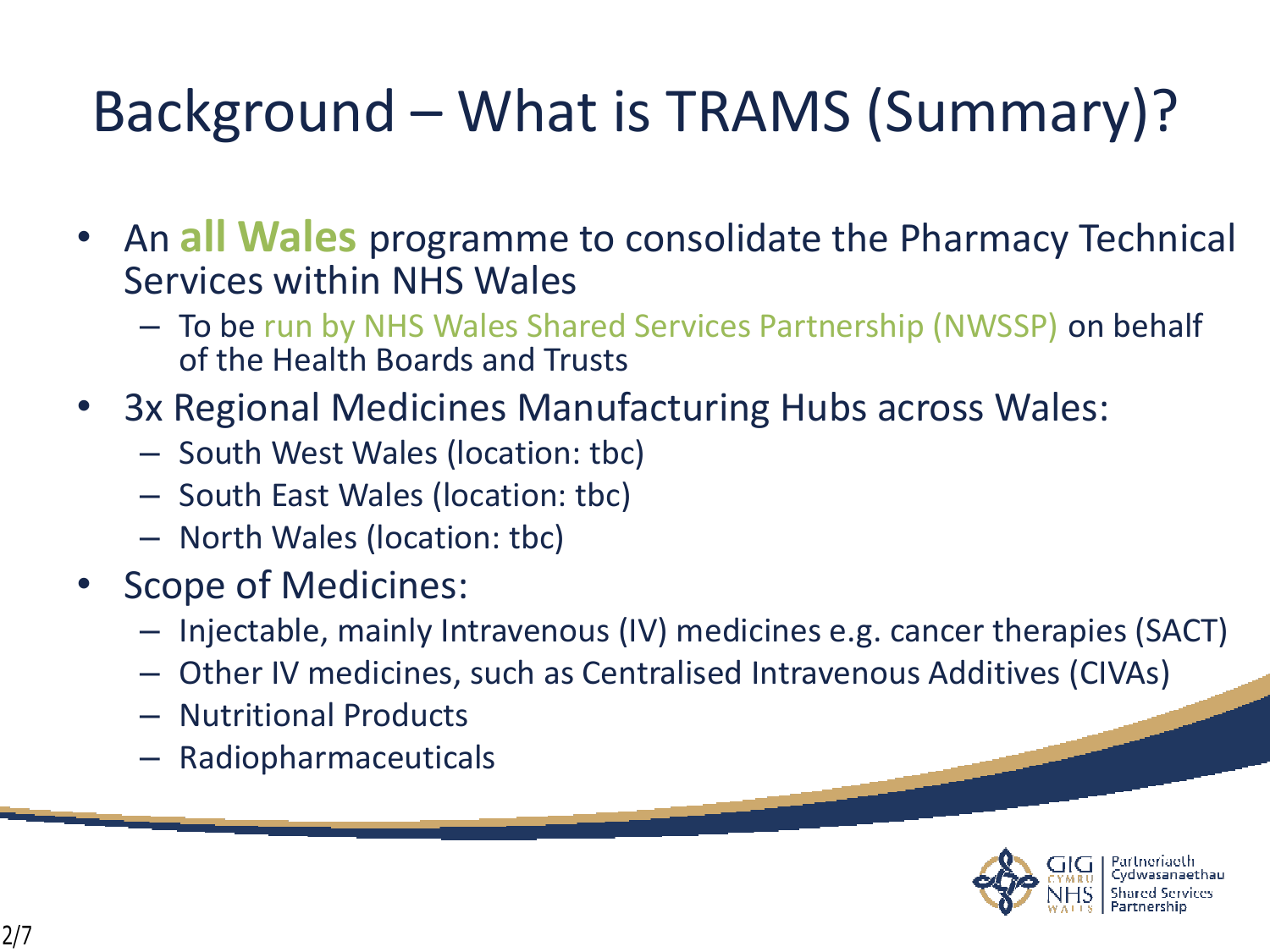### Background – Why is TRAMS Going Ahead?

- 15 aseptic units across Wales, many were found to be in a poor and deteriorating physical condition
- Increasing regulatory requirements
- Increasing demand for ready to use injectable medicines leading to increasing outsourcing from commercial suppliers
- Commercial sector facing increasing demand
- Lack of sustainability of the small teams in multiple locations
- Lack of contingency, exposed by pandemic
- Lack of space on acute hospital sites to facilitate development of existing units

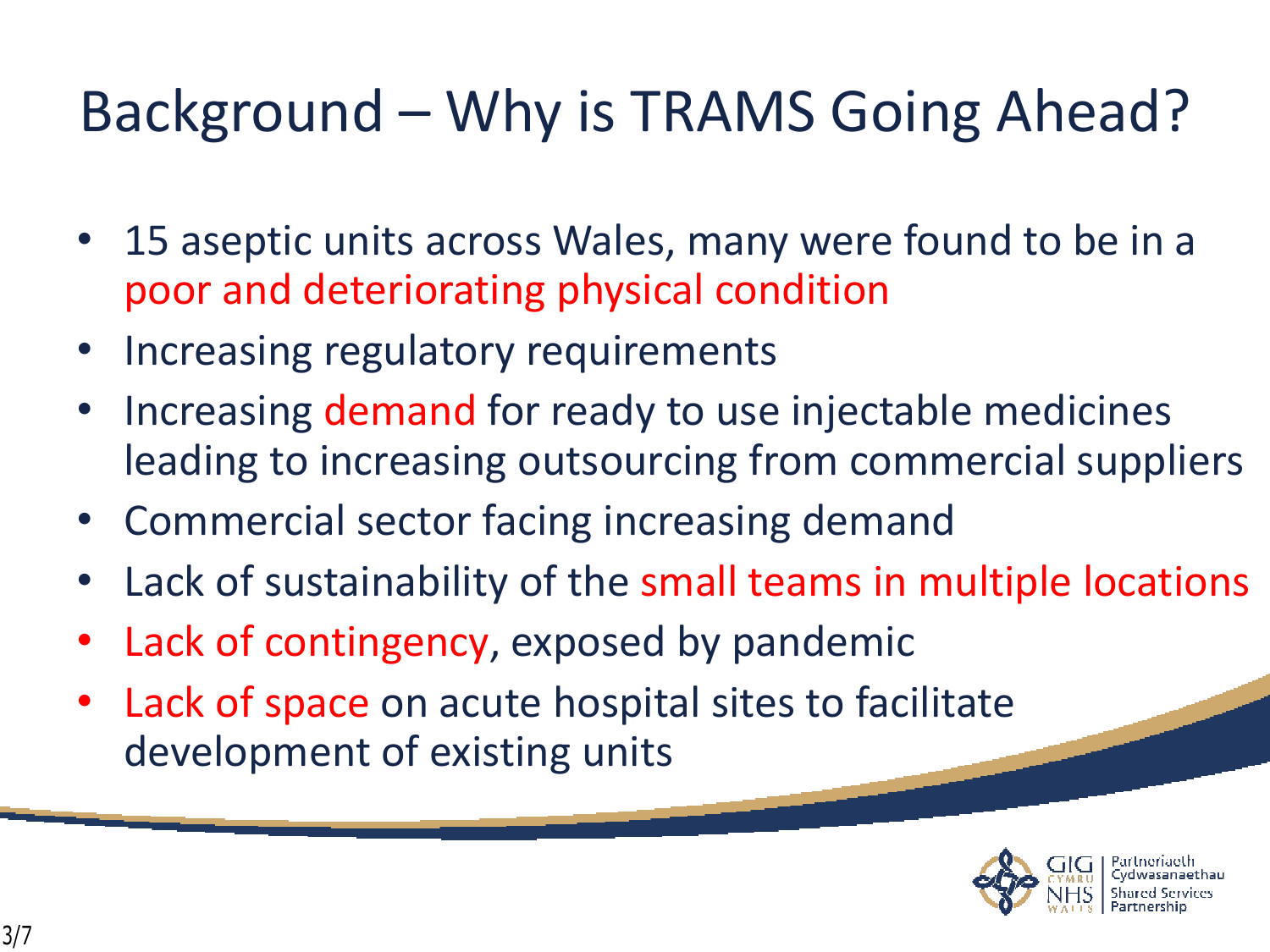#### South West Wales TRAMS – Work Complete

- Identification of locations of existing staff (anonymised) – First half of postcode only
- Identification of sources of new staff (STEM graduates)
- High level requirements agreed by Project Team, with clinical input
- Indicative list of sites, as well as shortlist of localities identified
- Locality Scoring Workshop scheduled 29/04/22

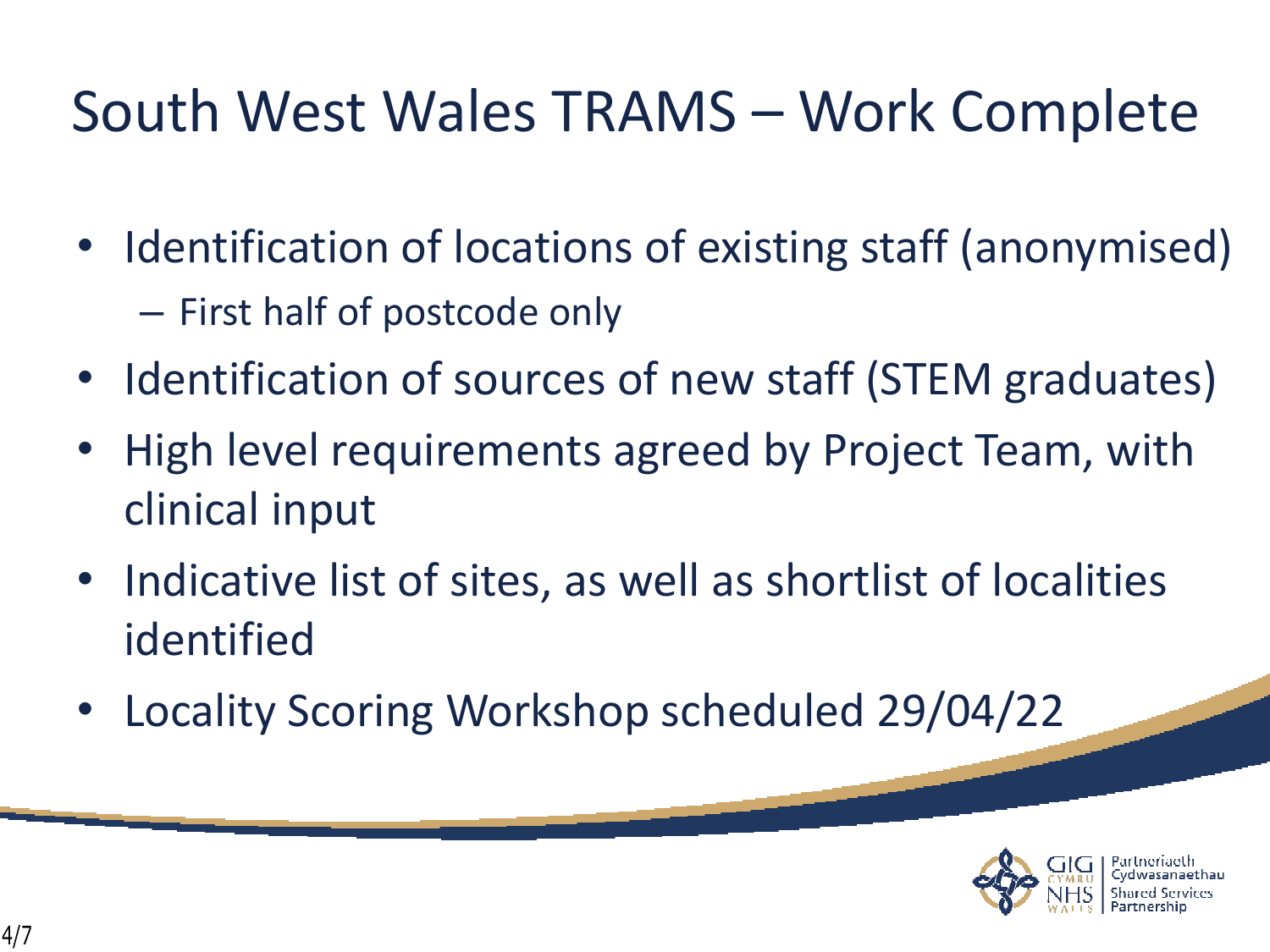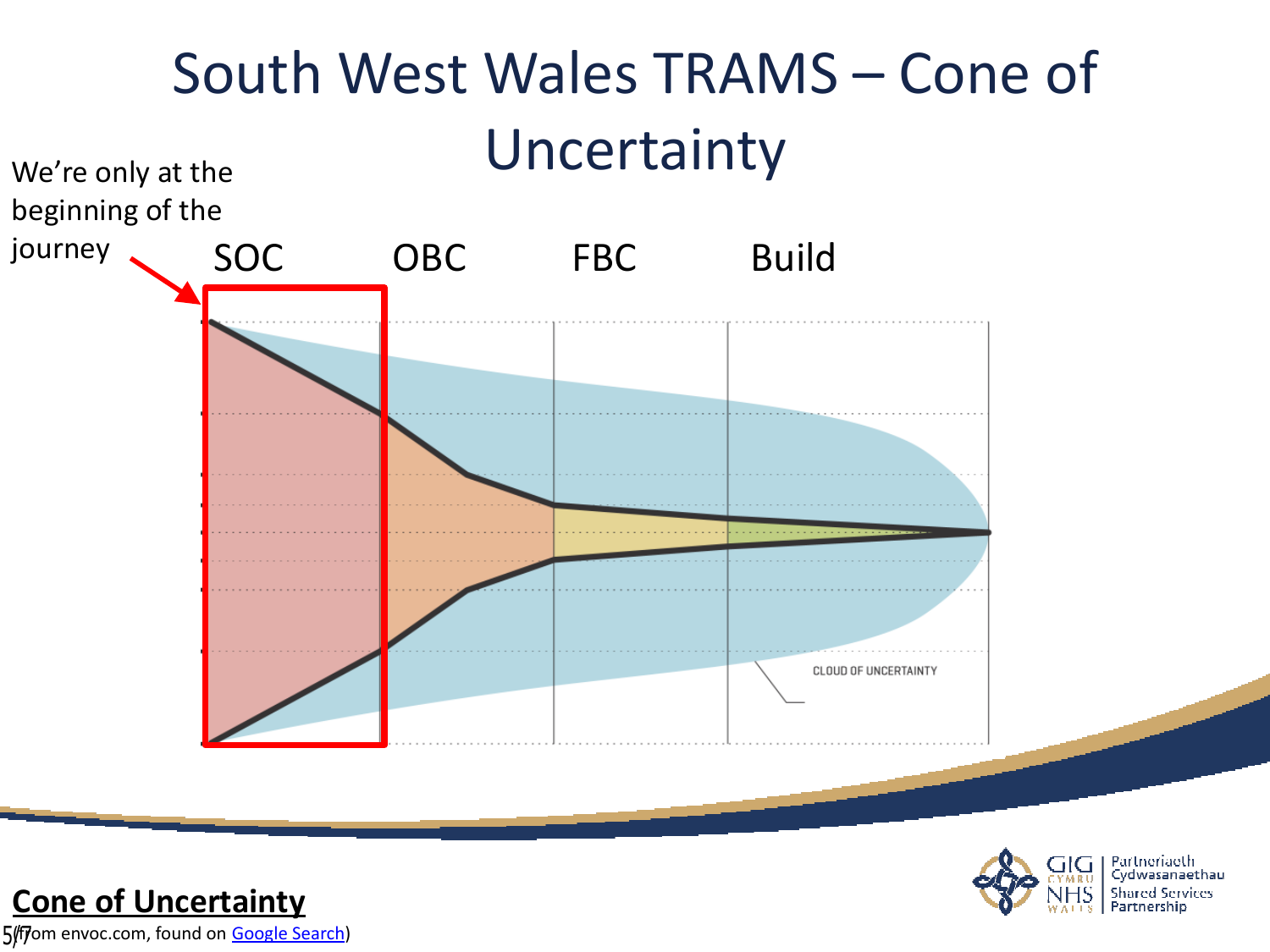## South West Wales TRAMS – Localities Under Consideration



6/7